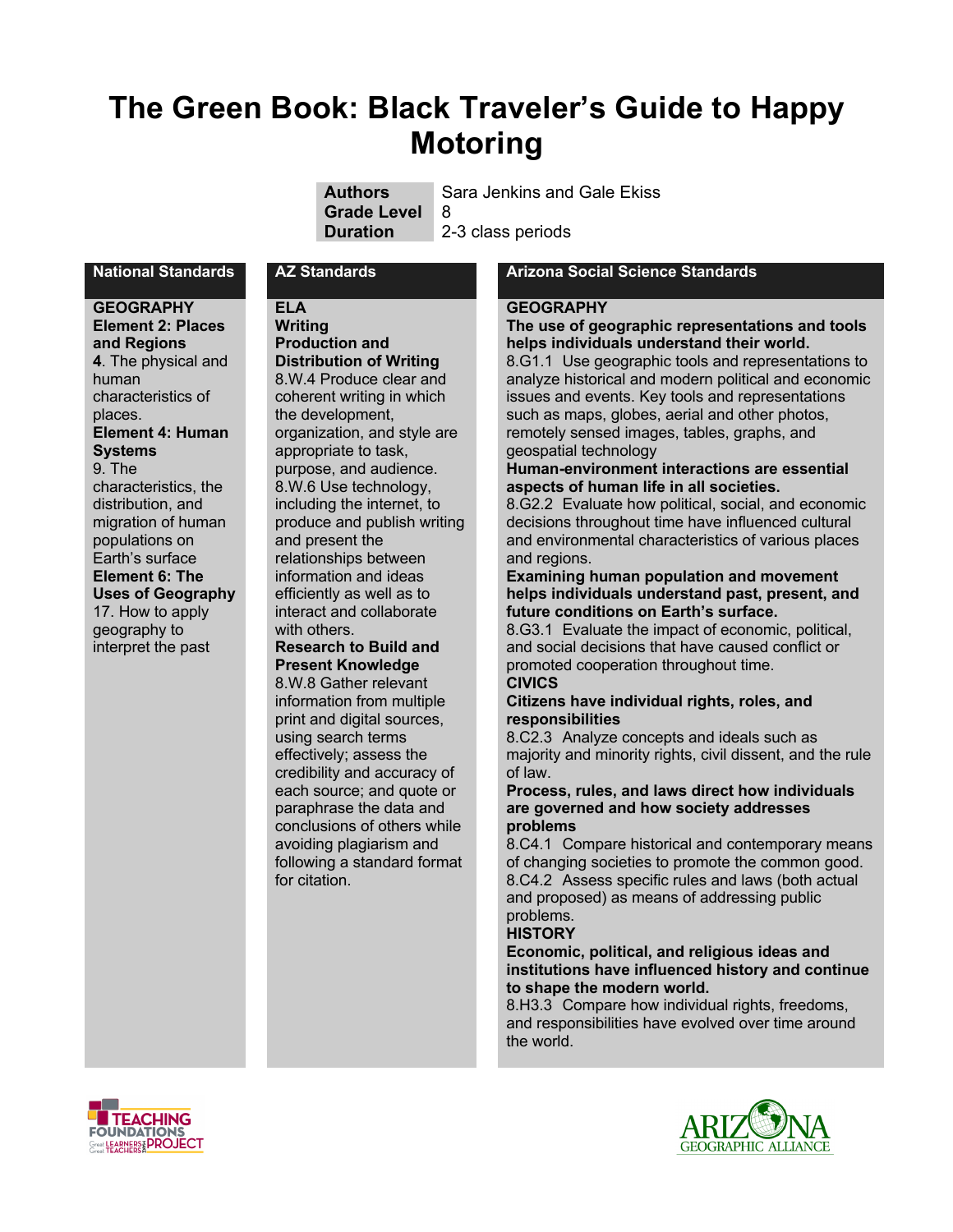## **Overview**

The Great American Road Trip, often seen as the ultimate sign of freedom for travelers, was not that free for African Americans who had to worry about which businesses would allow them to service their cars and themselves.

## **Purpose**

In this lesson, students will understand the role social networking played in African American business and leisure travel along America's highways before the Civil Rights Act of 1964 was passed.

## **Materials**

- **Ruth and the Green Book by Calvin Ramsey**
- "The Car and Jim Crow" article by Thomas Sugrue http://www.autolife.umd.umich.edu/Race/R\_Cas
- estudy/R\_Casestudy2.htm • The Green Book: the Black Travelers' Guide to Jim Crow America https://www.history.com/news/the-green-bookthe-black-travelers-guide-to-jim-crow-america
- The Green Book 1949 edition to print or computer access to electronic version http://www.autolife.umd.umich.edu/Race/R\_Cas estudy/Negro\_motorist\_green\_bk.htm
- Route 66 Map (Route 66 Corridor Preservation Program)
- Citations for My Research worksheet
- Access to computer lab

## **Objectives**

The student will be able to:

1. Describe the impact that the Jim Crow laws had on African Americans.

2. Integrate visual information with other information in print.

## **Procedures**

## **SESSION ONE**

- 1. Begin the lesson by asking students to think of a road trip they took that lasted several days.
- 2. Have students make a list of the preparations before and during the trip. Have the students work in partners to list the items—one item per



turn (passing the paper back and forth) without talking. After 2 minutes, have them stop.

- 3. Project and read the book or ebook, Ruth and the Green Book by Calvin Ramsey.
- 4. Project and read The Green Book: the Black Travelers' Guide to Jim Crow America and The Car and Jim Crow articles highlighting what travelers did in areas where there were no services for blacks.
- 5. Invite discussion after having students take a look at the list they created at the beginning of class and comparing it to a list that might have been created by an African American traveler during the time of Jim Crow laws.

## **SESSION TWO**

- 6. Tell the students they are going to plan a road trip for the characters in the story only this time they are traveling from Chicago to Los Angeles using Route 66. They will be divided into groups. Each group will be assigned a city to research in the copy of the 1949 edition of The Green Book. Their task will be to make one PowerPoint slide with two images for a trip scrapbook/guidebook. They should check The Green Book for hotels, gas stations, and any other places that would provide services to the characters from the story. The one slide with two images and information should seem believable for a 1950s traveler.
- 7. Show the students the sample PowerPoint slide "Leaving Chicago" for the beginning of the journey. Explain the Citations for My Research worksheet and scoring system.
- 8. Then show the students the online version or printed copy of The Green Book. Use Chicago as an example of what is listed. However, in some cities, not all services (gas, hotel, restaurant) are given. Students should then describe what they had to do to make up for those services that are not available. (For example: no hotel—slept in a tent, no restaurant—ate food stored in the car) They can add clip art or actual historic photos to make this seem believable.
- 9. Groups may need to communicate with cities prior to their city in the journey. This will tell them if they need to buy food at the store and put it in the car or if they need to get gas. Then when their city comes in the trip, there is food to eat, etc.
- 10. Groups should write their conclusion page as if they are commenting today on how things have changed for black travelers since the time of The Green Book.